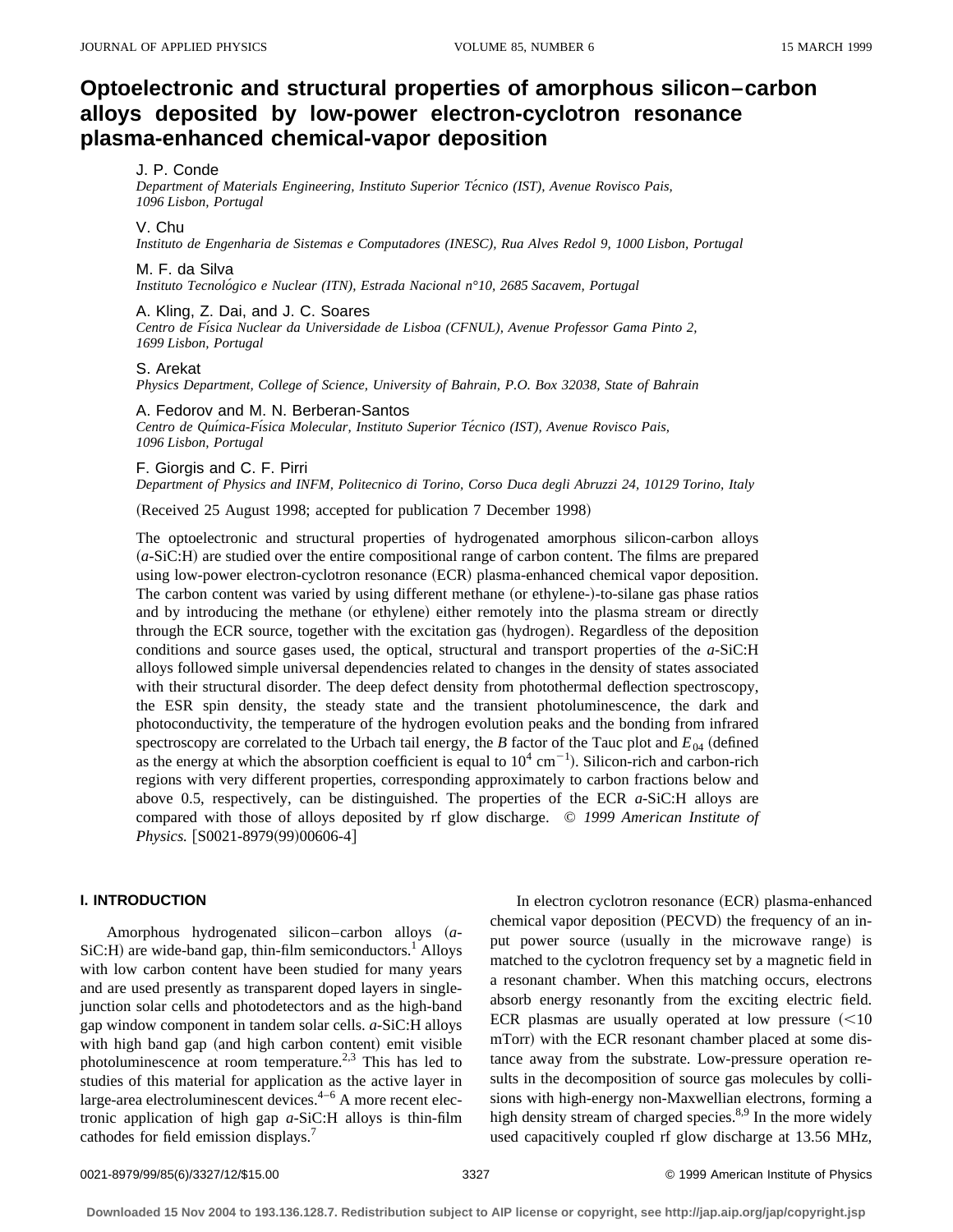high plasma densities result in high energy ions which can cause damage to the growing surface and interfaces. Higher frequency plasmas such as ECR generate a low energy  $(\sim 30$  $eV$ ) ion flux at the film surface.<sup>10,11</sup> Since, in ECR, the ion energy is low, the energy at which ions impinge on the surface can be controlled independently of the microwave power by applying a bias to the substrate electrode.<sup>10</sup> Furthermore, the low deposition pressures avoid polymerization by reducing the number gas-phase collisions and allow for sharper interfaces.

Hydrogenated amorphous silicon  $(a-Si:H)$  and  $a-SiC:H$ alloys are usually prepared using capacitively coupled rf glow discharge of silane and carbon source gases (e.g., methane, acetylene, ethylene). The deposition is typically performed at pressures above 50 mTorr in order to obtain a steady rf discharge. An alternative preparation technique for *a*-Si:H was demonstrated by Watanabe *et al.*, <sup>12</sup> who used a plasma stream of hydrogen containing high energy electrons coming from an ECR chamber to decompose silane. This plasma stream was introduced into the main chamber, to deposit *a*-Si:H at high growth rates  $(3-15 \text{ Å/s})$ . The deposition of *a*-Si:H using an ECR plasma is usually performed at pressures below 10 mTorr and a high ion flux impinges on the growing surface. $9,13-18$  ECR was soon recognized to be a promising technique to prepare *a*-SiC:H alloys since the high-energy electrons generated by this technique are expected to be able to break the C–H bond of the source gases with more ease than the lower energy rf electrons, while at the same time avoiding the formation of graphite due to ion bombardment and impingement of atomic hydrogen.<sup>19</sup> Liu *et al.* reported the deposition of amorphous silicon carbon alloys,  $a$ -SiC:H, and microcrystalline  $\beta$ -silicon–carbide,  $\mu$ *c*- $\beta$ -SiC, by ECR from mixtures of H<sub>2</sub>, CH<sub>4</sub> and SiH<sub>4</sub>.<sup>20</sup>  $\mu$ c-SiC:H films, composed of silicon microcrystals embedded in an *a*-SiC:H matrix, have also been prepared by ECR at 5 mTorr and  $T_{sub} = 300 \degree \text{C}^{21,22}$  Wide band gap, *p*-type and *n*-type doped,  $\mu c$ -SiC:H films were prepared from silane, methane and hydrogen by ECR at a pressure of  $7.4\times10^{-4}$ Torr, showing high dark conductivity and wide optical band gap.<sup>23,24</sup> Doped  $\mu c$ -SiC:H films prepared by ECR have been applied to light emitting diodes  $(LEDs)^{21,23}$  and solar cells.<sup>24</sup> The effect of hydrogen dilution on *a*-SiC:H deposited by ECR from a 1:9 mixture of silane and acetylene was studied.<sup>22</sup> Boron-doped *a*-SiC:H films with  $E_{04}$  between 2.0 and 2.35 eV deposited using ECR have been studied as a function of the microwave power<sup>7</sup>. In this study, microcrystalline silicon formation was observed when high microwave powers were used, while for very high powers  $(>800 \text{ W})$ , diamond-like phases were observed by Raman.<sup>7</sup>

The optical, electronic and structural properties of  $a\text{-SiC:H}$  alloys prepared by low-power  $(150 \text{ W})$  ECR PECVD are systematically studied. These properties are compared to those obtianed for *a*-SiC:H deposited using standard rf glow discharge. Two carbon source gases (methane and ethylene) are used. *a*-SiC:H alloys covering the full compositional range up to *a*-C:H are prepared using both remote (by hydrogen excitation) and direct activation of methane and ethylene. In this study, the substrate tempera-



FIG. 1. Schematic diagram of the ECR-CVD deposition system.

ture, deposition pressure and hydrogen dilution were kept fixed.

#### **II. EXPERIMENTAL PROCEDURES**

#### **A. Film preparation**

The films were deposited by ECR-PECVD in an ultrahigh-vacuum system using an Astex-CECR source (Fig. 1). The excitation gas was introduced into a quartz resonance chamber which was surrounded by a water-cooled magnet coil. The microwave power  $(2.45 \text{ GHz})$  was coupled into this resonance chamber. The current through the magnet coil was adjusted to give the required magnetic field to achieve the ECR condition, resulting in a bright plasma plume emanating from the source. The mouth of the ECR source was placed at a distance  $(d_{\rm ss})$  of 6 cm from the substrate in the main chamber. The substrate was clamped to a grounded electrode heated to the deposition temperature of 200 °C. The pressure was kept at 10 mTorr. The power was kept constant at 150 W, which is in the low microwave power range. A hydrogen dilution of 95% was used throughout this work in order to prevent back flow of gas from the main chamber into the resonance chamber. The total flux of silane and carbonsource gas was kept constant at 1.5 sccm. Hydrogen was used as an excitation gas and was always introduced through the source while silane was always introduced directly into the main chamber via a ring-shaped gas distribution manifold with a diameter of  $12.5$  cm. A small flux of Ar (about 3% of the  $H_2$  flux) was added along with the hydrogen in order to maintain a stable discharge. In order to study the effects of alloying with carbon two carbon source gases: methane  $(CH_4)$  and ethylene  $(C_2H_4)$  were used. The carbon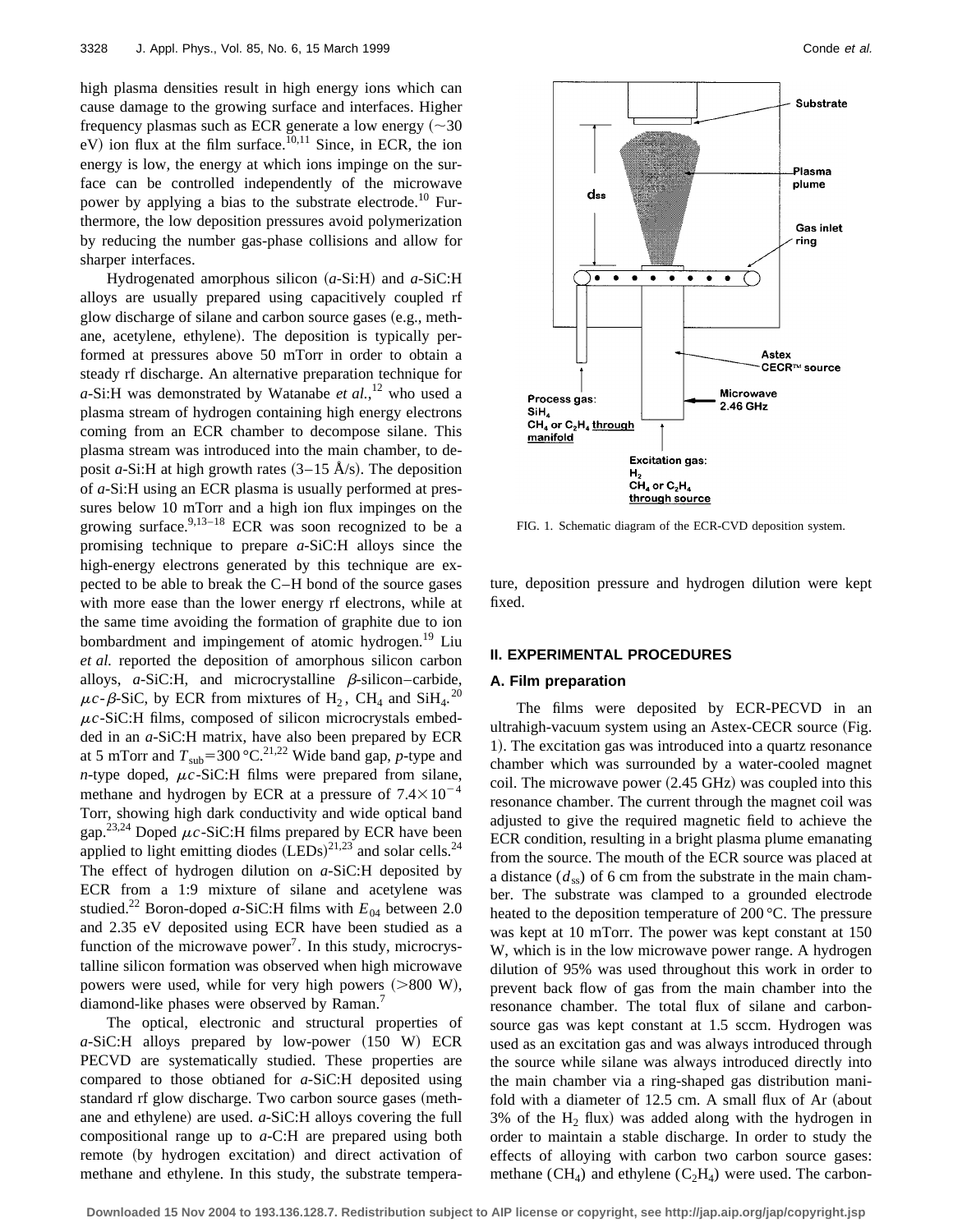containing gases, methane or ethylene, were introduced either through the manifold or through the source (as part of the excitation gas mixture with hydrogen).

For comparison, *a*-SiC:H films were also deposited by capacitively coupled radio frequency  $(rf)$   $(13.56$  MHz) PECVD in a parallel plate configuration in the same reactor. The deposition conditions were: substrate temperature of 200 °C, a deposition pressure of 0.1 Torr and a rf power of 10 W ( $\sim$ 100 mW/cm<sup>2</sup>). Details about these samples can be found elsewhere.<sup>4</sup>

For each sample, films were deposited on two different substrates simultaneously:  $(1)$  Corning 7059 glass, for optical transmission, parallel transport measurements, photothermal deflection spectroscopy and Raman spectroscopy;  $(2)$ double-side-polished  $\langle 100 \rangle$  Si, for infrared  $\langle IR \rangle$  spectroscopy, photoluminescence and hydrogen evolution measurements. Selected samples were also deposited on Pyrex for ESR characterization.

#### **B. Film characterization**

The band gap of the films is determined optically by transmission measurements. The Tauc band gap  $E_{opt}$  was extracted from  $(\alpha E)^{1/2} = B^{Tauc}(E - E_{\text{opt}})$ , where the *B* factor of the Tauc plot is a constant,  $\alpha$  is the absorption coefficient and  $E$  is the photon energy. For high carbon content (highband gap) samples, however, the Tauc method is difficult to interpret because the linear region used for fitting the Tauc formula is reduced and because of the very wide band tails. For this reason in all samples  $E_{04}$ , which is defined as the energy where the absorption coefficient is equal to  $10^4$  cm<sup>-1</sup>, was also obtained from transmission measurements. Photothermal deflection spectroscopy (PDS) was used to measure the subgap absorption.<sup>25</sup> The PDS spectra were normalized to the absorption spectra measured by transmission. The Urbach energy  $E_u$  was extracted from a fit of the exponential tail of the PDS spectrum to  $\alpha = \alpha_0 \exp[(E-E_0)/E_u]$ , where  $\alpha_0$  and  $E_0$  are constants.

Photoconductivity  $\sigma_{ph}$  was measured on coplanar Cr contacts with 6 mm length, 1 mm separation, and approximately 1000 Å thickness. The light from a 250 W tungsten– halogen lamp is passed through a bandpass filter, the wavelength of which depends on the band gap of the film and is chosen to ensure approximately uniform carrier generation throughout the thickness of the film. The generation rate is calculated from the response of a calibrated Si photodiode located next to the sample. For the purpose of comparison between samples,  $\sigma_{ph}$  measured at a carrier generation rate  $G$ of  $10^{21}$  cm<sup>-3</sup> s<sup>-1</sup> is quoted. Dark conductivity  $\sigma_d$  was measured in a perpendicular configuration  $(metal/a-SiC:H/metal)$ or doped-crystalline silicon/*a*-SiC:H/metal).

The ion beam analysis measurements were performed using a 3.1 MV Van de Graaff accelerator. The Si/C ratios were determined by Rutherford backscattering spectrometry (RBS) of 2.0 MeV He<sup>+</sup> ions for most of the films.<sup>26</sup> For samples with C contents too low for detection by RBS the elastic scattering resonance of protons at 1.75 MeV was used to enhance sensitivity.<sup>27</sup> In both cases the spectra of backscattered ions were recorded using surface barrier detectors located at 160° and 180° with respect to the incoming beam in the Cornell geometry. The spectra were analyzed using the standard software RUMP for  $RBS^{28}$  and SENRAS<sup>29</sup> for resonant scattering in order to obtain the Si/C ratios.

Room-temperature electron-spin resonance (ESR) measurements in the *X* band on films on Pyrex substrates were used to evaluate the density of unpaired spins. The detection limit in the evaluation of spin density was below  $10^{17}$ spins/ $\text{cm}^3$ . The incident power was less than 1 mW in order to prevent saturation. Both *g* values and the density of spins were obtained by comparison with standard samples.

Photoluminescence (PL) was measured to study the radiative recombination properties. Steady-state PL measurements were performed at room temperature with a SPEX Fluorolog system. Ultraviolet (UV) light from a Xe arc lamp is focused onto the sample through a 0.22 m monochromator with a  $1.25$  mm slit (giving an excitation bandwidth of  $4.5$ nm). The sample is placed at an angle of approximately  $50^{\circ}$ – 75° with respect to the incident excitation light. The resulting photoluminescence is collected by a 0.22 m double monochromator with a  $1.25$  mm slit (giving an emission bandwidth of 2.25 nm) coupled with a photomultiplier tube. Picosecond time-resolved luminescence intensity decays were obtained by the single-photon timing method with excitation at 310 nm from a Coherent 701-2 laser, delivering 3–4 ps pulses  $({\sim}40 \text{ nJ/pulse})$  at a frequency of 3.4 MHz. Detection by a microchannel plate photomultiplier was performed by passing the emission through a depolarizer and then through a Jobin-Yvon HR320 monochromator. The instrument response function had an effective full width half maximum  $(FWHM)$  of 30–40 ps. The decays were best fitted by a sum of three exponential decays. The average decay time is the weighted average of the decay times of the three exponential decays.

Infrared spectra were measured using a Nicolet Fourier transform infrared (FTIR) spectrometer. The results are quoted for the integrated absorption,  $\int \alpha/\omega \, d\omega$ , of a given band. Infrared spectroscopy has been extensively used to study the bonding in *a*-SiC:H alloys. Table I summarizes the assignments generally associated with some of the bands commonly observed.

Hydrogen evolution measurements were performed in a turbopumped high-vacuum apparatus having a base pressure of  $4\times10^{-9}$  Torr. The samples rested in a metal-sealed quartz tube which was placed inside a tube furnace. A thermocouple was used to measure the sample temperature and a constant heating rate of 5 °C/min was used. Hydrogen partial pressure was measured with a quadrupole mass analyzer, which was also used to monitor variations in the pumping speed of the turbopump by recording the pressure of an inactive gas, whenever needed. Rates of hydrogen evolution from the films were obtained from the pressure thermographs and were normalized to per unit volume of film.

### **III. RESULTS**

### **A. Deposition rate and film composition**

Figure 2 shows the deposition rate  $r_d$  as a function of the ratio of the flux of silane to that of methane or ethylene.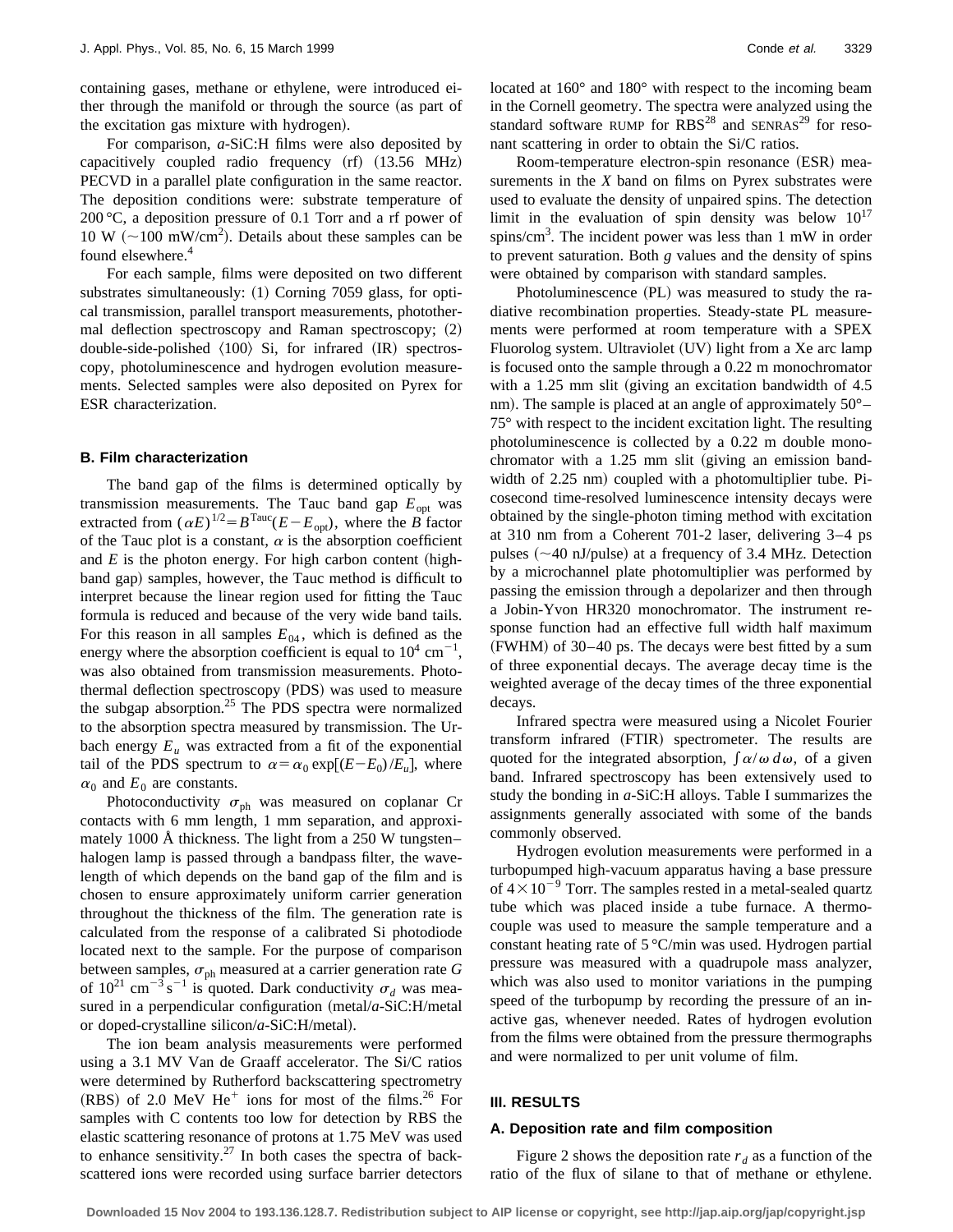TABLE I. Summary of IR absorption band assignments.

| Band $(cm-1)$ | Modes                                       | References     |
|---------------|---------------------------------------------|----------------|
| 630           | Si-H wagging                                | 51             |
| 670           | $(1)$ Si-H <sub>n</sub> wagging             | 35,52          |
|               | $(2)$ Si–C stretching                       | 51,53          |
|               | $(3)$ both                                  | 1,37           |
| 770           | $(1)$ Si–C stretching                       | 35,51,52       |
|               | $(2)$ Si–CH <sub>3</sub> rocking or wagging | 1,37,51,52,53  |
|               | $(3)$ Si-CH <sub>3</sub> stretching         |                |
|               |                                             | 22,37          |
| 850-890       | $Si-H_n$ bending                            | 51,54          |
| 1000          | $CHn$ wagging and/or rocking                | 1,22,35,37,52  |
| 1600          | $sp2$ C=C stretching                        | 53             |
| 2000          | $Si-H$ stretching                           | 37,52          |
| 2100          | $Si-H2$ stretching                          | 22, 35, 37, 52 |
| 2870          | $sp^3$ CH <sub>3</sub> (symmetrical)        | 47             |
| 2900          | $sp^3$ C-H <sub>2.3</sub> stretching        | 1,35,37,55     |
| 2920          | $sp^3$ CH <sub>2</sub> (asymmetrical)       | 47,48          |
| 2956          | $sp2$ CH $2$ (olefinic)                     | 47             |
| 3045          | $sp2$ C-H stretching                        | 48,55          |

When the carbon source gas is introduced through the manifold [Fig. 2(a)]  $r_d$  decreases with decreasing flow of silane, saturating at  $r_d \sim 0.2$  Å/s for silane to carbon source gas ratios below 0.25. The values of  $r_d$  are similar for both carbon source gases when the gas flow ratio is above unity, and about 50% higher for ethylene than for methane for gas flow ratios below unity.  $r_d$  shows a very different behavior when the methane or the ethylene is introduced through the ECR source as part of the excitation gas mixture [Fig. 2(b)]. In this case, the values of  $r_d$  for gas flow ratios below unity remain approximately constant and are approximately two



FIG. 2. Deposition rate  $r_d$  plotted as a function of the gas flow ratio of silane-to-methane or ethylene: (a) samples deposited with the methane or ethylene introduced through the gas manifold; (b) samples deposited with the methane or ethylene introduced through the ECR source. In both (a) and (b) the leftmost samples are  $a$ -C:H and were prepared without the addition of silane.



FIG. 3. Carbon atomic fraction  $(C/C+Si)$  in the *a*-SiC:H alloys measured using RBS, as a function of the gas phase flow ratio of methane or ethylene to the sum of the flows of silane and methane or ethylene. The solid and the dashed line indicate the carbon atomic fraction expected if the ratio of the silicon-to-carbon atoms in the gas phase is kept in the solid phase for methane and ethylene-containing gas mixtures, respectively.

times higher for films deposited using ethylene than for films deposited using methane. For the same gas flow ratios below unity,  $r_d$  is higher for films deposited with the carbon-source gas introduced through the ECR source than for films deposited with the carbon-source gas introduced into the deposition chamber via the gas manifold.

Due to the introduction of carbon-source gases through the source, significant carbon deposition occurred inside the resonance chamber of the ECR source. This was also true even when the carbon-source gases were introduced into the deposition chamber via the gas manifold due to methane or ethylene backflow. In both cases, silane backflow contributes to silicon deposition inside the ECR source. This deposition inside the source resulted in an increasing reflection of the input microwave power with accumulated deposition time and eventually caused the plasma to turn off. Consequently, the values of  $r<sub>d</sub>$  obtained for each sample showed some dependence on the ECR chamber history prior to deposition and this explains the scatter observed in Fig. 2. A postdeposition cleaning discharge of  $Ar/H<sub>2</sub>$  was found to significantly increase the time between shutdowns.

The carbon atomic fraction  $(x = C/(C+Si))$  in the *a*-SiC:H alloy films, plotted as a function of the corresponding gas phase flow ratio of methane or ethylene to the sum of the flows of silane and methane or ethylene, is shown in Fig. 3. Also shown are the expected carbon atomic fractions in the film if the gas phase fraction of carbon to silicon atoms is preserved in the solid phase (solid line for methanecontaining gas mixtures, dashed line for ethylene-containing

**Downloaded 15 Nov 2004 to 193.136.128.7. Redistribution subject to AIP license or copyright, see http://jap.aip.org/jap/copyright.jsp**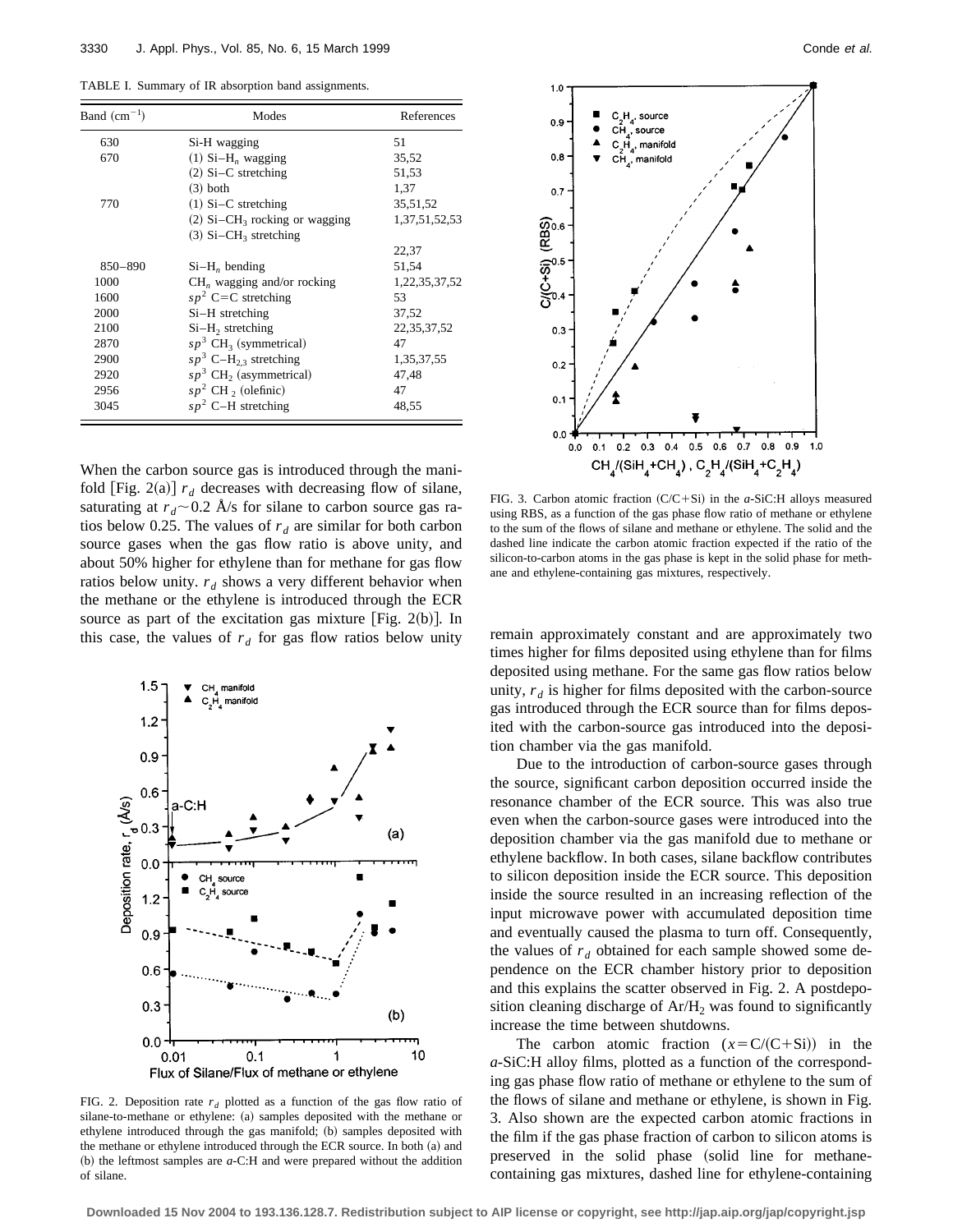



FIG. 4. Band gap  $E_{04}$  as a function of the carbon fraction in the film (*x*  $= C/(C+Si)$ ) from RBS. Also shown, for comparison, are results for *a*-SiC:H deposited using rf glow discharge (open symbols). Linear regressions of the data are shown for ECR (dotted line) and rf (dashed line) samples. These linear regressions were calculated for  $x \le 0.5$  and  $x \ge 0.6$ .

gas mixtures). Figure 3 shows that the atomic fraction of carbon to silicon atoms in the gas phase is approximately the same as that fraction in the film when the methane or the ethylene are introduced through the ECR source. When the ethylene or the methane is introduced through the manifold the atomic fraction of carbon to silicon atoms in the film is smaller than the same fraction in the gas phase. In particular, when the methane is introduced through the manifold, there is essentially no incorporation of carbon in the film up to a methane to a total gas flow ratio of 0.7.

Figure 3 strongly suggests that when the methane or ethylene is introduced through the ECR source, there is enhanced direct excitation of the carbon-containing molecules by the ECR electrons in the ECR resonance area. It is possible that when the carbon-source gas is introduced via the manifold, the formation of carbon growth precursors proceeds mainly via collisions of the methane or ethylene molecules with silane radicals created by ECR electrons. However, as the flux of silane approaches zero, a finite  $r<sub>d</sub>$  is still observed in this case, indicating a contribution to film growth from gas precursors produced either directly by gasphase collisions of the ethylene and methane molecules with the plume ECR electrons in the deposition chamber or in the ECR resonance area because of gas backflow.

### **B. Optical absorption**

Figure 4 shows the optical band gap,  $E_{04}$ , as a function of the carbon atomic fraction  $(C/(C+Si))$  in the *a*-SiC:H alloy films. A roughly linear correlation is observed between  $E_{04}$  and the carbon fraction in the film. This figure indicates that it is appropriate to use the band gap as an indication of

FIG. 5. *B* factor from the Tauc plot plotted as a function of the band gap  $E_{04}$ . Solid symbols are for ECR-deposited and open symbols for rf glow discharge-deposited *a*-SiC:H alloys.

the carbon content of the film. This assumption cannot be used for carbon atomic fractions above 0.6, for which a tendency to a saturation of the band gap at  $E_{04} \ge 3$  eV is observed. The band gap of the *a*-SiC:H alloys deposited by ECR is systematically  $\sim 0.2$  eV above the band gap of the *a*-SiC alloys deposited by rf glow discharge for carbon atomic fractions below 0.6, beyond which they are approximately the same.

Figure 5 shows that the *B* factor from the fit of the Tauc equation decreases with increasing  $E_{04}$ . The *B* factor has been previously taken as a measure of the structural disorder of the *a*-SiC:H films, in the sense that a higher value for *B* would indicate a lower degree of structural disorder.<sup>30,31</sup> The *B* factor has also been related to the inverse of the conduction-band-tail width.<sup>32</sup> Figure 5 shows that *B* decreases from a value  $B \approx 800 \text{ cm}^{-1/2} \text{ eV}^{-1/2}$  at  $E_{04} = 2.0 \text{ eV}$ (typical of unalloyed rf glow discharge  $a$ -Si:H) to a value  $B \approx 150-300 \text{ cm}^{-1/2} \text{ eV}^{-1/2}$  for  $E_{04} \ge 2.6 \text{ eV}$ . This last low value was attributed to a change of the band-edge character from Si–Si-like to C–C-like.<sup>33</sup> Figure 5 shows that the *B* factor for *a*-SiC:H deposited by ECR and by rf glow discharge follow approximately the same dependence on  $E_{04}$ . The *a*-SiC:H alloys which show photoluminescence visible with the naked eye at room temperature are those for which  $B \le 300 \text{ cm}^{-1/2} \text{ eV}^{-1/2}$ . Figures 4 and 5, taken together, show that the values of *B* for *a*-SiC:H alloys deposited by ECR are  $\sim$ 100 cm<sup>-1/2</sup> eV<sup>-1/2</sup> smaller than those for *a*-SiC:H alloys deposited by rf glow discharge for the same carbon fraction (for  $x \le 0.5-0.6$ ). For  $x \ge 0.5-0.6$  both types of alloys show approximately the same value of *B*.

The subgap absorption spectrum of the *a*-SiC:H alloys prepared by ECR depends on the carbon content in the film. As the silane-to-methane or ethylene gas flow ratio is reduced, the absorption spectrum goes through a series of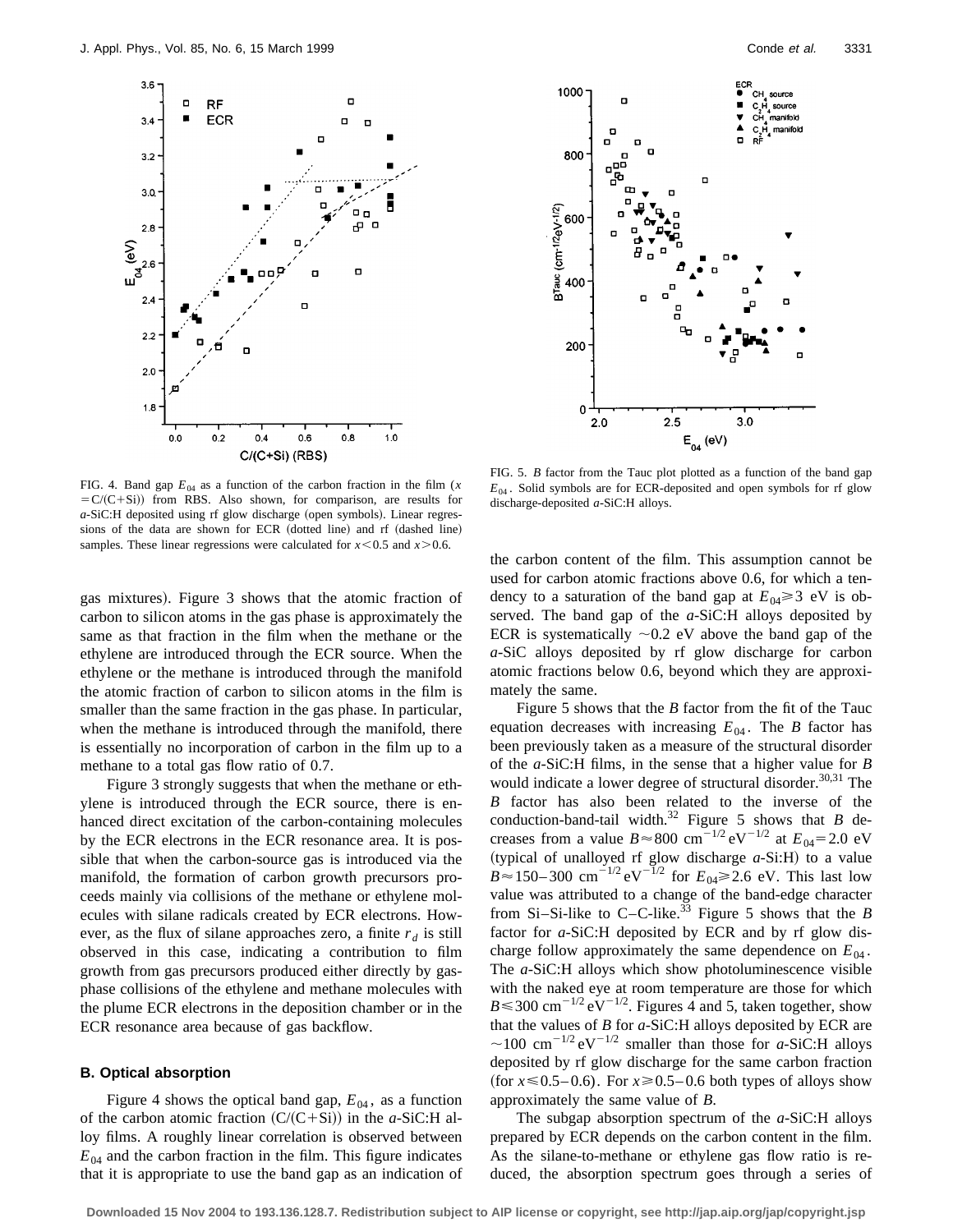

FIG. 6. (a) Absorption spectra measured by PDS- of ECR-deposited *a*-SiC:H alloys prepared by introducing ethylene into the deposition chamber different silane-to-ethylene gas flow ratios. (b) Absorption coefficient at  $2.5$  eV (open circles) and  $1.5$  eV (solid squares) plotted as a function of the band gap,  $E_{04}$ .

changes which are common to all four series of samples studied. These changes in the subgap absorption spectra depend only on the amount of carbon incorporated in the film: for Si-rich *a*-SiC:H alloys the subgap spectra have the same features as that of *a*-Si:H, with an exponential Urbach tail for energies below  $E_{04}$  and a deep defect absorption shoulder at lower energies [one example is the curve for sample C688 in Fig.  $6(a)$ ]; as the carbon content increases, the spectrum keeps the same overall shape but the Urbach tail becomes wider and the deep defect density increases [this can be seen for sample C524 in Fig.  $6(a)$ ; as the carbon fraction increases beyond 0.5, the absorption spectra initially still shows an Urbach tail and a deep defect absorption shoulder but, while the Urbach tail width reaches a maximum value, the deep defect density decreases  $\left[$  in Fig. 6(a), this corresponds to sample C453]; finally, for the highest carbon content films the deep defect density shoulder is no longer observable and the absorption spectrum is approximately exponential [as can be seen for sample C454 in Fig.  $6(a)$ ]. Figure 6(b) shows the absorption coefficient at 2.5 eV  $\alpha$ (2.5 eV)] and 1.5 eV  $[\alpha(1.5 \text{ eV})]$  as functions of  $E_{04}$ . While  $\alpha$ (2.5 eV) decreases exponentially with  $E_{04}$ ,  $\alpha$ (1.5 eV) increases rapidly upon initial carbon incorporation, reaching a maximum around  $E_{04} \approx 2.6$  eV. Above this value of  $E_{04}$ ,  $\alpha$ (1.5 eV) decreases slowly with increasing  $E_{04}$ . 1.5 eV has been previously considered as the upper limit for the energy of the states responsible for nonradiative recombination because this is a value below which the room-temperature PL efficiency is negligible. $34$ 

Figure 7 plots the Urbach energy  $E_u$  measured by PDS as a function of  $E_{04}$ .  $E_u$  increases roughly linearly with  $E_{04}$ up to 2.6 eV for rf *a*-SiC:H alloys and up to 2.8 eV for ECR *a*-SiC:H alloys and beyond that, it remains approximately constant around  $225 \pm 50$  meV. For  $E_{04}$  above these values, which correspond to a carbon atomic fraction in the film of  $\geq 0.5$ ,  $E_u$  remains well above 150 meV for all samples. Figures 4 and 7 taken together indicate that the dependence of  $E<sub>u</sub>$  on the carbon content is independent of the technique used to deposit the film. It has been suggested that  $E_u$  is related to local structural disorder, while *B* is related to overall structural disorder. $31$  As would be expected from taking



FIG. 7. Urbach energy  $E_u$  plotted as a function of the band gap  $E_{04}$ . Solid symbols are for ECR-deposited and open symbols for rf glow dischargedeposited *a*-SiC:H alloys.

Figs. 5 and 7 together, there is a linear correlation between  $E_u$  and the *B* factor of the Tauc plot which, from our results, gives the relation  $E_u$ (meV) = 311–0.26*B* (cm<sup>-1/2</sup> eV<sup>-1/2</sup>) for the rf samples and a very similar  $E_u$ (meV) = 303–0.29*B*  $~(\text{cm}^{-1/2} \text{ eV}^{-1/2})$  for the ECR samples. This would suggest that the local defects related to microstructural disorder resulting from alloying with carbon dominate the overall defect structure of the film. Figures 5 and 7 suggest that the disorder of the network (as represented by the  $B$  factor of the Tauc plot and  $E_u$ , respectively) does not increase significantly above  $C/(C+Si) \approx 0.5$ . A change in the carbon environment has been previously proposed for carbon fractions  $\geq 0.5-0.6$ , in good agreement with the results shown in Fig. 7.35,36 For carbon atomic fractions smaller than 0.5, the carbon partially incorporates in the form of terminating configurations consisting of methyl (or ethyl) groups, longer polyethylene-like chains or in bridging configurations, with the dangling bonds being dominantly Si dangling bonds.<sup>37</sup> This occurs because the C–H bond is so strong  $(4.3 \text{ eV})$  that, at the substrate temperature used  $(200 °C)$ , the H cannot redistribute to promote network formation. In this case, a nonequilibrium, kinetically limited growth results in a highly disordered structure. For carbon fractions above 0.5, the structure becomes polymer-like. In these films, C defects are dominant and, at a carbon fraction of 0.5–0.6, the onset of  $s p<sup>2</sup>$  sites forming  $\pi$ -bonded graphitic clusters has been predicted.<sup>38</sup> These  $\pi$ -bonded C clusters have a density of states symmetric around midgap<sup>33</sup> and could justify the saturation of the optical gap.

### **C. Dark and photoconductivity**

Figure 8 shows that both  $\sigma_{ph}$  and  $\sigma_d$  of ECR and rf  $a$ -SiC:H alloys decrease exponentially with increasing  $E_{04}$ ,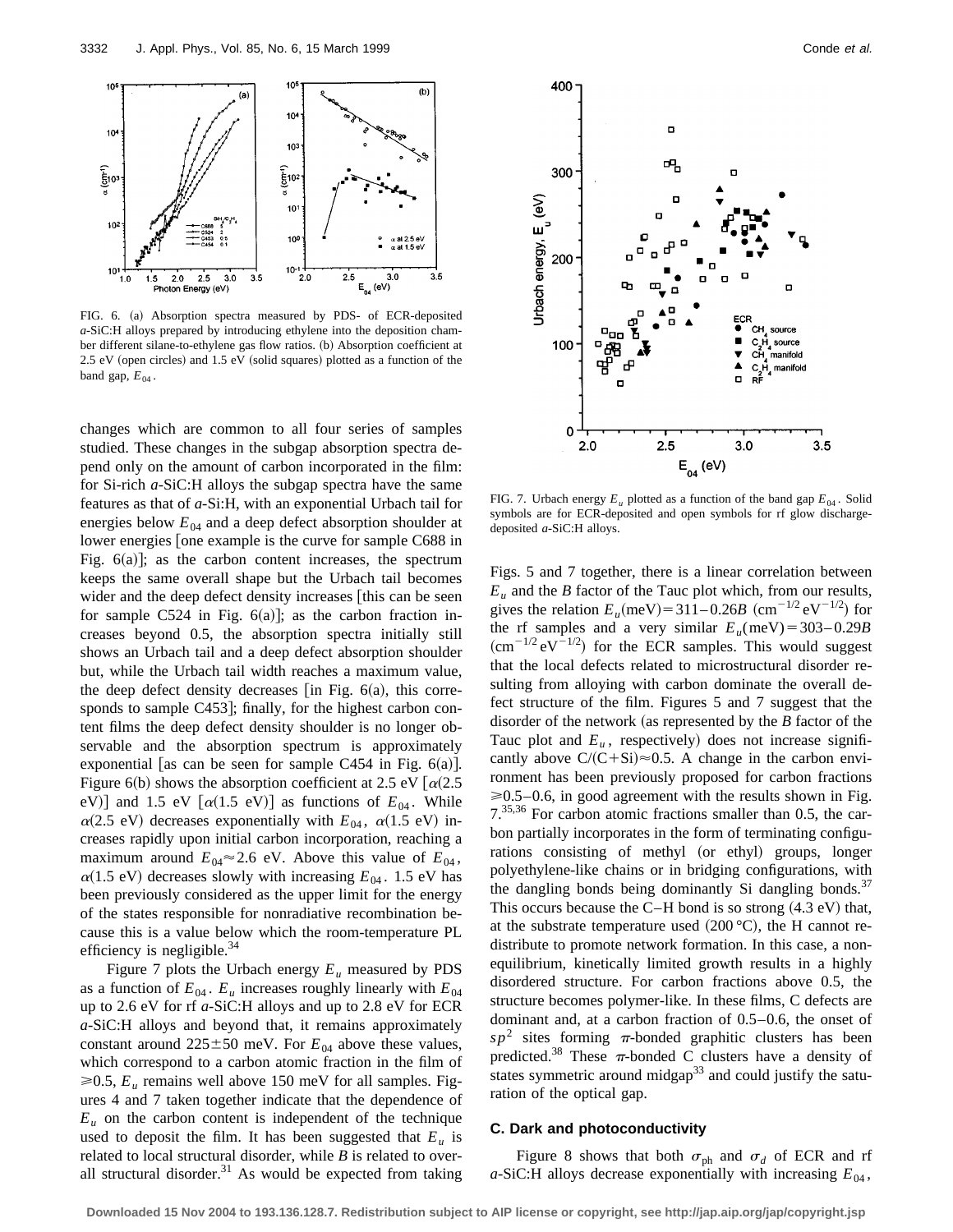

FIG. 8. Photoconductivity  $\sigma_{ph}$  (squares), and dark conductivity  $\sigma_d$  (circles) for ECR-deposited (solid symbols) and rf-deposited (open symbols) *a*-SiC:H alloys.

up to  $E_{04}$  ~ 2.6–2.8 eV, which corresponds roughly to a carbon atomic fraction of 0.5–0.6. The  $\sigma_{ph}$  decreases from  $10^{-5}$ to  $10^{-11} \Omega^{-1}$  cm<sup>-1</sup> and  $\sigma_d$  decreases from  $10^{-10}$  to  $10^{-16}$  $\Omega^{-1}$  cm<sup>-1</sup>. In this band gap range, the photo-to-dark photoconductivity ratio remains approximately constant at  $\sim 10^5$ . As the carbon content in the *a*-SiC:H alloys increases, the mobility-recombination lifetime product drops rapidly. For carbon atomic fractions below 0.5, a decrease of lifetime is expected due to the increase of  $E_u$  (Fig. 7) and, in consequence, an increase in the density of deep defects in the gap. In addition, an enhancement of the cross section of the recombination centers due to charging effects could also contribute to the lifetime decrease. For  $E_{04} \ge 2.6 - 2.8 \text{ eV}$ ,  $\sigma_{\text{ph}}$  is below our detection limit of around  $10^{-11} \Omega^{-1}$  cm<sup>-1</sup>, and  $\sigma_d$ scatters between  $10^{-14}$  and  $10^{-17} \Omega^{-1}$  cm<sup>-1</sup>. This scatter may be due in part to errors in the perpendicular dark conductivity measurements caused possibly by small pinholes or shorts. For carbon atomic fractions above 0.5, a decrease of mobility is also possible if the carriers responsible for the photoconduction are no longer drifting at the mobility edge, but instead are hopping in the wide band tails. Different mechanisms could be envisioned for the dc conductivity of high-band gap *a*-SiC:H alloys, such as variable-range hopping, transport in band-tail states, hopping between graphitelike clusters or multiphonon tunneling. $39$  The available transport data, taken at room temperature, do not allow us to draw any conclusion at this point.

### **D. Photoluminescence**

Figure 9 shows the room-temperature, steady-state,  $(PL)$ emission spectra of representative ECR-deposited *a*-SiC:H alloys. The half width of the PL peak was relatively constant



FIG. 9. Steady-state photoluminescence emission spectra, measured at room temperature, of representative *a*-SiC:H alloys deposited by ECR. Also shown, for comparison, is the spectrum for an *a*-SiC:H alloy prepared using rf glow discharge. All samples shown have  $E_{04} \approx 3.0 \text{ eV}$ .

around  $150\pm25$  nm for all samples that showed roomtemperature PL in this visible range. No well defined characteristic line shape could be identified. The position of the luminescence peak was at essentially the same energy for all luminescent samples deposited using a given set of deposition conditions (i.e., for samples deposited using either ethylene through the source, ethylene through the manifold or methane through the source). The PL peak position falls  $\sim$ 0.6 eV below  $E_{04}$  and is centered around 2.3–2.4 eV. This is in contrast with the dependence of the peak position on  $E_{04}$  observed for rf-deposited *a*-SiC:H alloys.<sup>3,4</sup> The data suggest a dependence of the PL peak energy on the deposition conditions: 2.35 eV for ECR *a*-SiC:H alloys deposited using methane through the source, 2.31 eV for alloys deposited using ethylene through the source, and 2.21 eV for alloys deposited using ethylene through the manifold. In general, samples deposited using methane through the manifold did not show strong visible PL.

Figure 10 shows the average decay time  $\tau_{\text{avg}}$  of representative ECR-deposited *a*-SiC:H alloys. The alloys studied had a carbon content of approximately 0.8 and  $E_{0.4} \approx 3.0 \text{ eV}$ . The decay times increase approximately linearly with decreasing emission energy and are in the range of 100–800 ps. The samples in which the methane was introduced through the source  $(C673)$  and the ethylene was introduced through the manifold (C629) have  $\tau_{\text{avg}}$  approximately 200 ps higher than for the sample in which the ethylene was introduced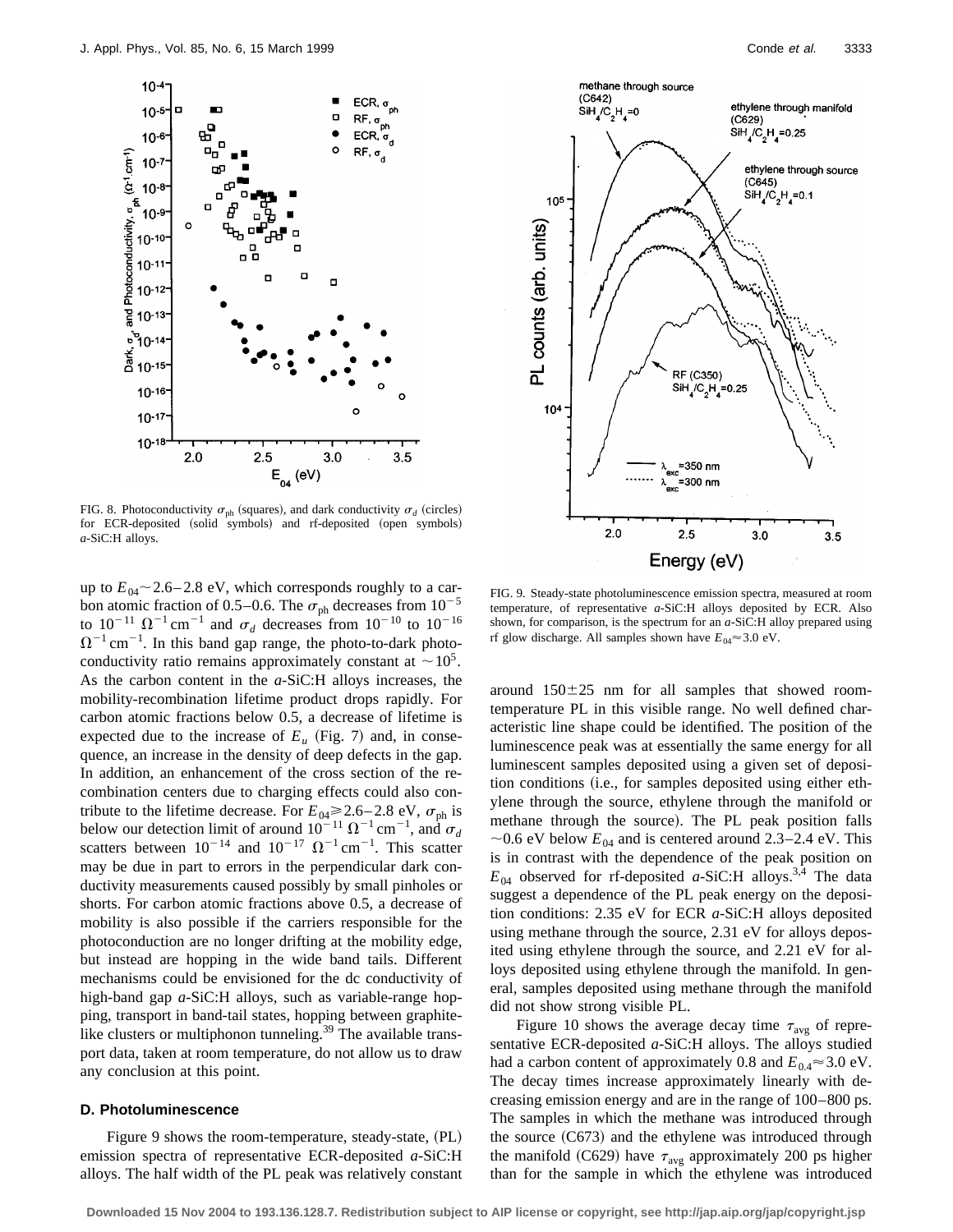

FIG. 10. Average decay time  $\tau_{avg}$  as a function of the emission energy measured at room temperature. The inset illustrates the analytic approximation of the time-resolved PL excited at 4 eV for sample C629. Also shown for comparison is  $\tau_{\text{avg}}$  for an *a*-SiC:H alloy prepared using rf glow discharge. All samples shown here have  $E_{04} \approx 3.0 \text{ eV}$ .

through the source (C674). The *a*-SiC:H alloy prepared using rf glow discharge has a stronger dependence of  $\tau_{\text{avg}}$  with the emission energy than the ECR *a*-SiC:H alloys. In both of the experiments reported in Figs. 9 and 10, the excitation energies are in the range of 3.5–4 eV. Figure 9 shows that there is no change in the steady-state PL emission in this range of excitation energies. The short decay times (below 1 ns) suggest that the optical excitation creates electron–hole pairs in strongly localized excited states, rather than above the mobility edge, where the carriers are free to diffuse and to find nonrecombination centers.40–42

As mentioned above, for Si-rich *a*-SiC:H, the structure of the films is expected to be mainly a tetrahedrally coordinated amorphous network of Si–Si bonds, with the C atoms incorporated in a terminating or bridging configuration. In this case, the PL mechanism is expected to be similar to that observed in *a*-Si:H, in which tunneling between localized states is involved with long radiative lifetimes and a strong temperature dependence. $43$  In this case, the main recombination channel is through the Si dangling bond. The ECR samples that show room-temperature PL are those which have carbon atomic fractions in the film above  $0.5$  (corresponding to  $E_{0.4}$ >2.7 eV, *B*<300 cm<sup>-1/2</sup> eV<sup>-1/2</sup>,  $E_u$ >150 meV). At this high carbon fraction, the PL was attributed in rf *a*-SiC:H alloys to emission resulting from monomolecular recombination of the photogenerated electron and hole which are localized in the same region in real space and recombine radiatively. In this case, the PL shows short lifetime, weak temperature dependence and relatively high efficiency, and is not quenched by electric fields.<sup>36,44</sup> The wide-band tails observed in these films should induce a fast thermalization which would reduce the influence of carrier diffusion and localize the photogenerated pair. The recombination would then correspond to the recombination of electron–hole pairs with completely overlapping wave functions forming a trapped exciton. $45$  The localization would be helped by the small dielectric constant of the high-band gap *a*-SiC:H alloys (the index of refraction is around  $\sim$ 2). The range of emission energies in Fig. 10  $(2-3$  eV) corresponds to a region of rapidly varying density of states  $(Fig. 6)$ . The increase in decay



FIG. 11. ESR spin density plotted as a function of  $E_{04}$ . The encircled points correspond to samples whose spin densities were below the detection limit of  $10^{17}$  cm<sup>-3</sup>. The solid symbols are for *a*-SiC:H alloys deposited by ECR, while the open symbols are for films deposited using rf glow discharge.

times with decreasing emission energy may be due to a smaller rate of tunneling or hopping to neighboring states (nonradiative recombination) due to the smaller density of states available. The overall picture of PL emerging from Figs. 9 and 10 is similar in *a*-SiC:H alloys deposited by ECR and rf in agreement with their overall similar density of states in the gap, but the stronger dependence of the  $\tau_{\text{avg}}$  on the emission energy and the dependence of the peak energy on the carbon content for rf samples suggests that details of the density of states may be different.

## **E. ESR**

Figure 11 shows the ESR spin density of the *a*-SiC:H alloy as a function of  $E_{04}$ . This corresponds to the density of defects with an unpaired spin. Silicon-rich *a*-SiC:H alloys show spin densities  $\sim 10^{18}$  cm<sup>-3</sup>. As the  $E_{04}$  increases above 2.8 eV (corresponding to a carbon fraction  $>0.5-0.6$ ), an abrupt decrease of the spin density to below  $10^{17}$  cm<sup>-3</sup> is observed. For this set of samples, only those whose ESR spin density was below  $3\times10^{17}$  cm<sup>-3</sup> showed efficient roomtemperature PL. In Fig. 11, the group of samples encircled had spin densities below the detection limit of the ESR and the upper limit of the spin density was plotted.

The states near the Fermi level control the nonradiative recombination processes of electrons and holes. In high-band gap *a*-SiC:H alloys, these states can be states arising from C  $\pi$ -state band tails, Si and C  $\sigma$  dangling bonds, C  $sp^2$  isolated dangling bonds, and  $\pi$  states due to  $sp^2$  clusters made up of an odd number of atoms (namely, fivefold and sevenfold aromatic rings). $34,41,46$  These nonradiative recombination centers can be ESR active and/or optically active.<sup>34</sup> A pro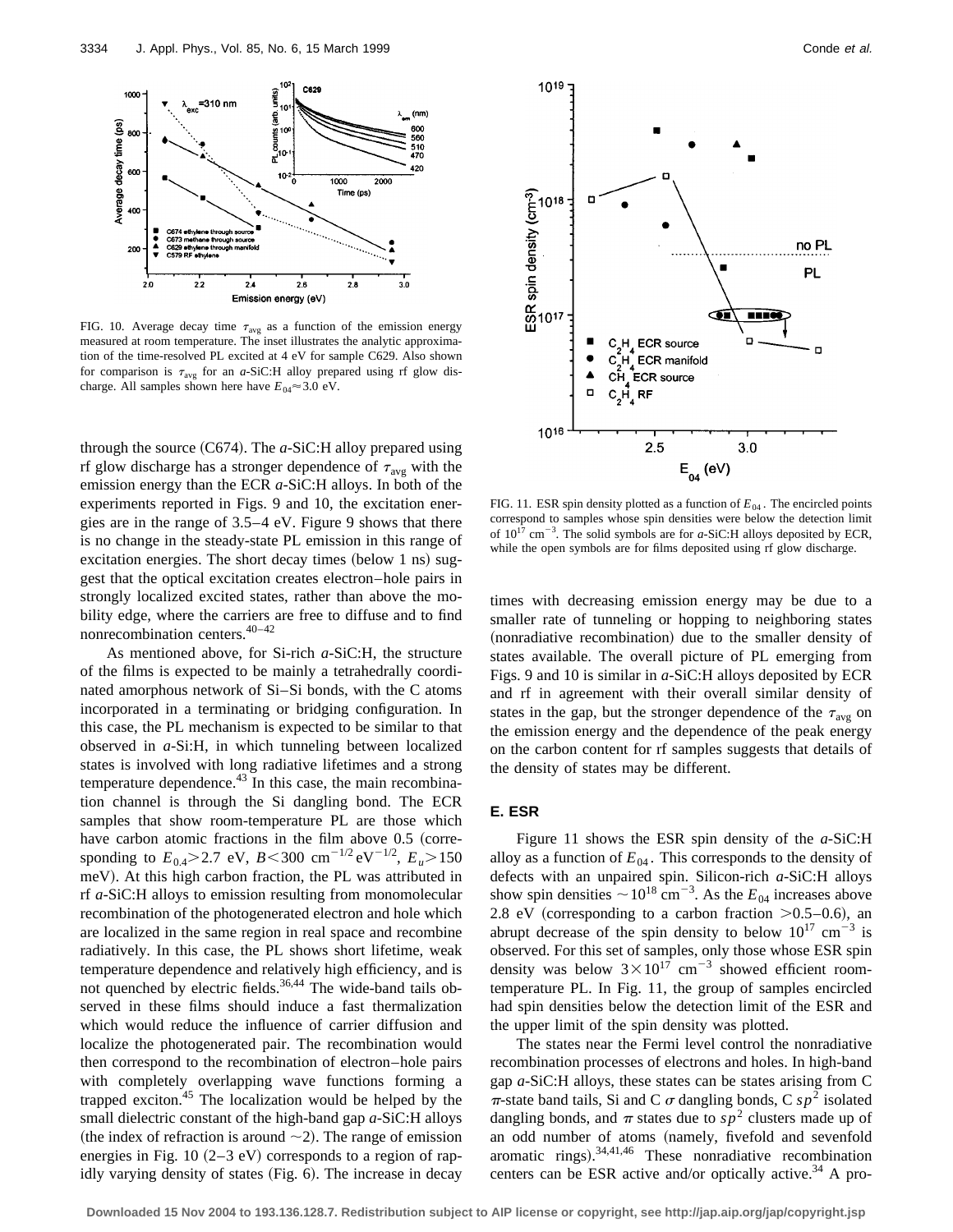slone

 $10<sup>1</sup>$ 



FIG. 12. The ratio of integrated absorption of the 2900 and 2100  $cm^{-1}$ infrared  $(IR)$  absorption bands for ECR  $a$ -SiC:H alloys plotted as a function of gas flow ratio of silane-to-methane or ethylene.

portionality between  $\alpha(1.5)$  and the density of nonradiative centers has been found for *a*-C:H films deposited by rf and sputtering. If this behavior is maintained for C-rich *a*-SiC:H films, since the density of nonradiative recombination centers {which is proportional to the optical absorption below 1.5 eV  $\lceil$  Fig. 6(b) $\rceil$  is larger than the ESR spin density, then ESR inactive centers located close to the Fermi level may be present and play a role in the nonradiative recombination.<sup>34</sup> Although the proportionality constant between  $\alpha(1.5)$  and the density of nonradiative recombination centers is not known, the decrease in  $\alpha(1.5)$  shown in Fig. 6(b) appears to be significantly slower than the decrease in ESR spin density. This suggests the predominance of optically active centers (tails of doubly occupied  $\pi$  states and  $sp^2$  clusters with an odd number of atoms).

### **F. Infrared absorption**

Figure 12 shows the ratio of integrated absorption of the 2900 and 2100  $\text{cm}^{-1}$  IR absorption bands as a function of the flux of silane to the flux of methane or ethylene. The bands centered around 2900 and 2100  $cm^{-1}$  are associated to vibrational stretching modes of carbon bonded to hydrogen and silicon bonded to hydrogen, respectively (Table I). An approximate inverse proportionality between the ratio of the 2900 and 2100  $\text{cm}^{-1}$  bands and the ratio of the fluxes of silane and methane or ethylene is observed. To the extent that the ratio between these two bands reflects the carbon incorporation in the film, it can be observed that for the same gas flow ratio, the highest carbon fraction is incorporated when ethylene is introduced through the source, followed by methane through the source, ethylene through the manifold, and finally, methane though the manifold, in agreement with Fig. 3.

Figure 13 shows both  $(a)$  the ratio of integrated absorp-



FIG. 13. (a) The ratio of integrated absorption of the 2900 and 2100 cm<sup>-1</sup> infrared (IR) absorption bands for ECR *a*-SiC:H alloys plotted as a function of the band gap  $E_{04}$ . (b) The integrated absorption of the 2900 cm<sup>-1</sup> band plotted as a function of the band gap,  $E_{04}$ . The solid symbols and the open symbols refer to ECR-deposited and rf-deposited *a*-SiC:H alloys, respectively.

tion of the 2900 and 2100  $cm^{-1}$  IR absorption bands and (b) the integrated absorption of the 2900  $cm^{-1}$  band as a function  $E_{04}$ . The 2900 cm<sup>-1</sup> band has the same dependence on *E*<sup>04</sup> for ECR and rf *a*-SiC:H alloys. There is an increase from  $\sim$ 1 to 20 cm<sup>-1</sup> as  $E_{04}$  increases up to 2.8 eV, and it remains approximately constant for  $E_{04} \ge 2.8$  eV. If the proportionality constant between the number of oscillators and the integrated absorption is chosen to be  $1.35 \times 10^{21}$  cm<sup>-2</sup>,<sup>47</sup> then the hydrogen concentrations bonded to C–H can be roughly estimated to vary between 2% and 50% for the *a*-SiC:H alloys studied. The  $2900/2100$  cm<sup>-1</sup> ratio, on the other hand, is approximately the same  $(\sim 1)$  for ECR and rf *a*-SiC:H alloys with  $E_{04} \ge 2.8$  eV, decreasing with  $E_{04}$  for the ECR samples for  $E_{04}$ <2.8 eV and for rf samples for  $E_{04}$ <2.6 eV. This difference between ECR and rf disappears if, instead of  $E_{04}$ , the carbon fraction in the film is used  $(Fig. 4)$ . The difference between Figs.  $13(a)$  and  $13(b)$  results from a higher absorption in the 2100 cm<sup>-1</sup> band for ECR than rf  $a$ -SiC:H alloys, as can be seen in Fig.  $14(b)$ . For ratios of the 2900 and 2100  $cm^{-1}$  bands smaller than 1, which, according to Fig. 13(a) correspond to  $E_{04}$ <2.8 eV (which, according to Fig. 4, correspond to carbon contents below 0.5–0.6 and, according to Fig. 5, correspond to values of the *B* factor of the Tauc plot above 400 cm<sup> $-1/2$ </sup> eV<sup> $-1/2$ </sup>), the ECR *a*-SiC:H alloys show significantly increased Si–H stretching absorption. Figure  $14(a)$ shows that the integrated absorption for the 770  $\text{cm}^{-1}$  band, which is associated with a  $Si-C$  vibrational mode (see Table I) has a maximum for a *B* factor of the Tauc plot of  $\approx 400$  $\text{cm}^{-1/2} \text{eV}^{-1/2}$ , corresponding to carbon fraction *x* ~ 0.5, decreasing for both lower and higher values of the 2900/2100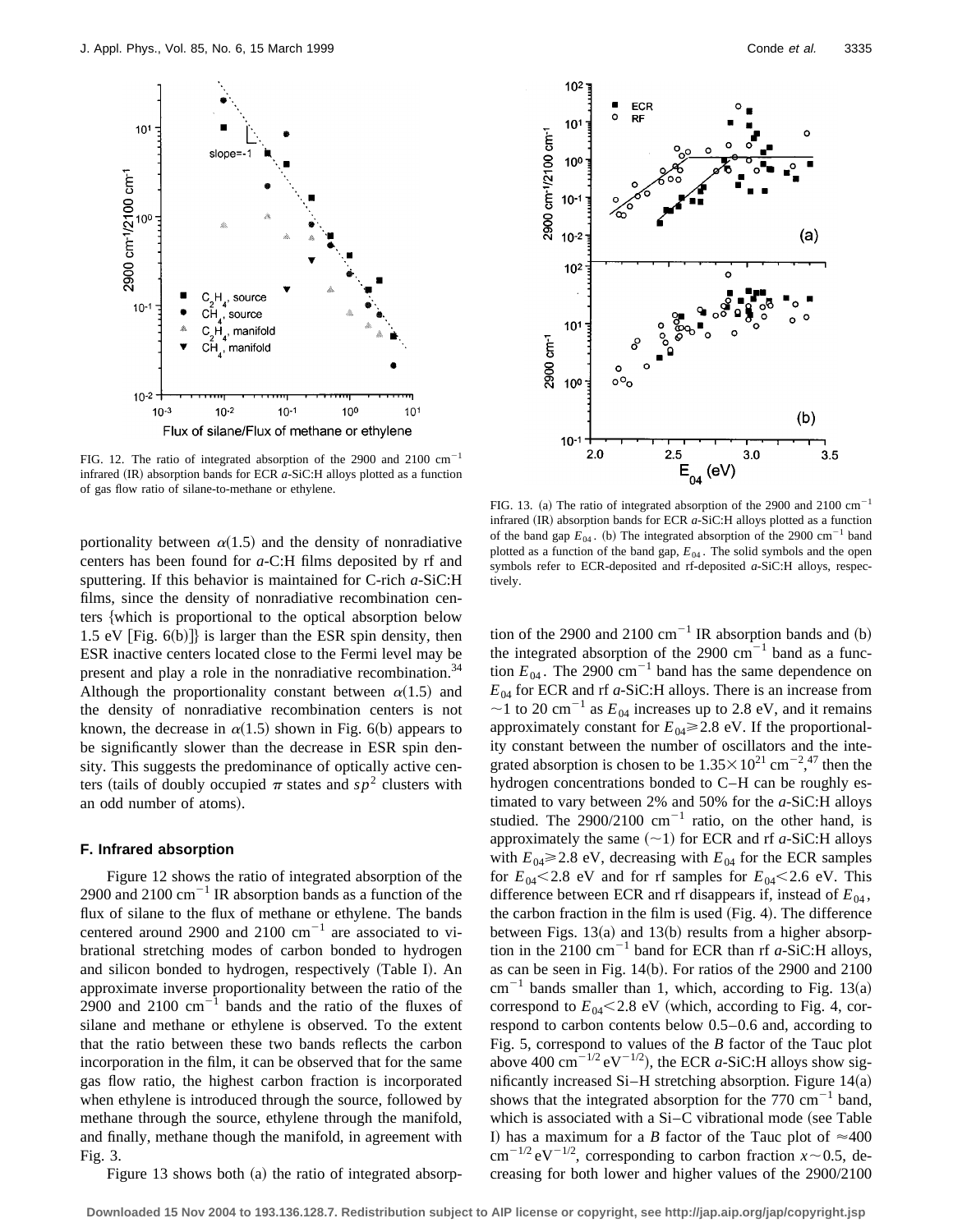

FIG. 14. (a) Integrated absorption of the 770  $cm^{-1}$  IR absorption band and (b) integrated absorption of the 2100  $cm^{-1}$  band plotted as a function of the *B* factor from the Tauc plot.

 $cm^{-1}$  ratio (and hence, for the high and low values of carbon atomic fraction in the film). Figure 14 $(a)$  shows that the Si–C absorption is significantly higher for ECR *a*-SiC:H films, particularly in the Si-rich range.

No C–C or C–H  $sp^2$  bonds were observed using FTIR. In particular, no significant absorption in the spectral range above 3000  $\text{cm}^{-1}$  was observed. Raman spectroscopy did not reveal the presence of any C–C bonds. Both of these methods are limited in their sensitivity. One must keep in mind that a major drawback of IR analysis is that only those carbon atoms carrying at least one hydrogen atom are detectable. Nuclear magnetic resonance (NMR) investigations have shown that the amount of carbon not bonded to hydrogen can be as high as 65% and that hydrogen is preferably bound to  $sp^3$  carbon.<sup>48</sup>

#### **G. Hydrogen evolution**

Figure 15 shows characteristic hydrogen evolution spectra of ECR *a*-SiC:H alloys. There is a main evolution peak  $(low-T$  peak) whose position shifts upward in temperature as the carbon fraction in the film increases. For the Si-rich films, a second evolution peak can be observed  $(high-T peak)$ which shifts to higher temperatures as the carbon fraction increases. This peak eventually leaves the measurement range ( $T_{\text{max}}$ =900 °C). The low evolution temperatures observed suggest that the low-*T* peak results from desorption from voids or grain boundaries. The high-*T* peak could result from effusion from the bulk of the film, limited by the diffusion of atomic hydrogen.

Figure 16 shows the dependence of the hydrogen evolution peak position on  $E_{04}$ . The low-*T* peak position increases approximately linearly with  $E_{04}$  from 400 to 700 °C for  $E_{04}$ 



FIG. 15. Hydrogen evolution spectra of ECR *a*-SiC:H alloys. Spectra shown are characteristic of Si-rich alloys  $(x \le 0.5$ , open circles and squares), C-rich alloys ( $x \ge 0.5$ , open triangles) and alloys with a carbon fraction of  $\sim 0.5$ (dark circles and squares).

 $\leq$  2.8 eV, and remains constant around 700 °C for  $E_{0.4}$  $\geq$  2.8 eV. The high-*T* peak starts at  $\sim$  600 °C and reaches 800 °C for  $E_{04}$  ~ 2.6 eV before reaching the maximum temperature limit of the measurement apparatus. No difference could be observed between the rf and ECR *a*-SiC:H alloys.

### **IV. DISCUSSION**

The optical, structural and transport properties of *a*-SiC:H alloys prepared using ECR over a wide range of deposition conditions were presented in Sec. III. The physical properties of the *a*-SiC:H alloys are mainly determined by the silicon-to-carbon ratio, the hydrogen content of the films, and the silicon, hydrogen and carbon bonding configurations. In *a*-SiC:H alloys, these factors are all closely con-



FIG. 16.  $H_2$  evolution spectrum peak position as a function of the band gap  $E_{04}$ .

**Downloaded 15 Nov 2004 to 193.136.128.7. Redistribution subject to AIP license or copyright, see http://jap.aip.org/jap/copyright.jsp**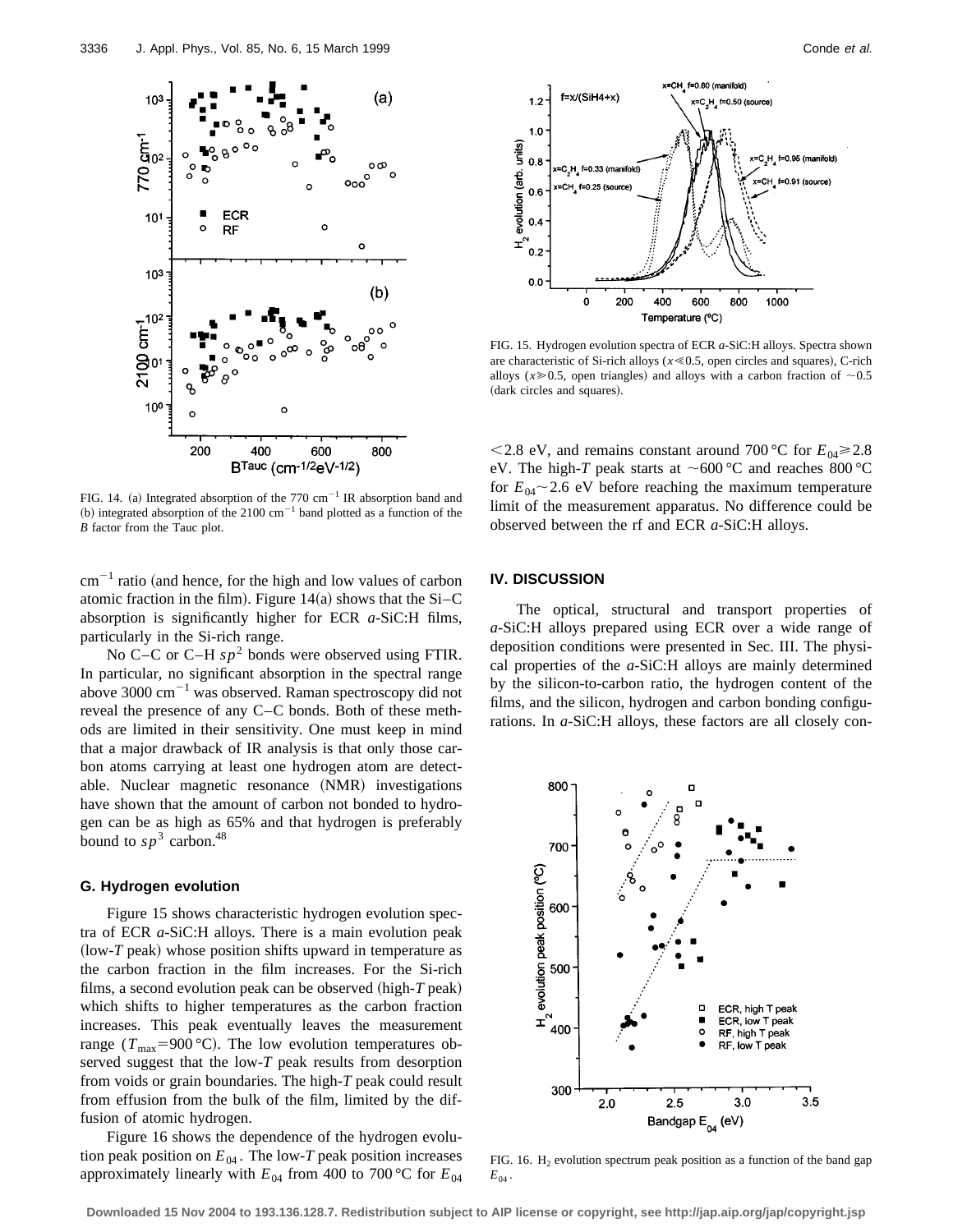nected and determine the density of states of the *a*-SiC:H films. All the measured properties of the film correlate, at least partially, with the density of states.

rf-deposited *a*-SiC:H alloys with low carbon content have an Si  $sp<sup>3</sup>$  skeleton, with the carbon incorporated mostly in  $-CH_3$  bond terminating configurations. However, when deposited by ECR, the increase in Si–C absorption observed by IR [Fig.  $14(a)$ ] and the lower carbon content for the same  $E_{04}$  relative to rf films (Fig. 4) indicate that additional carbon is incorporated substitutionally in the silicon matrix. As the carbon concentration increases to 0.5, a smooth transition occurs:  $E_{04}$  (Fig. 4),  $E_u$  (Fig. 7), the ESR spin density  $(Fig. 11)$ , the temperature of the hydrogen evolution peak  $(Fig. 16)$ , and the integrated absorption of the C–H stretching band (Fig. 13) increase, while the  $B$  factor of the Tauc plot (Fig. 5),  $\sigma_d$  (Fig. 8), and  $\sigma_{ph}$  (Fig. 8) decrease. With high carbon contents  $(x \ge 0.5 - 0.6)$ , visible PL appears (Fig. 9) and these variables remain approximately constant all the way to *a*-C:H, independently of the Si concentration. This suggests that the density of states for  $x \ge 0.5$  is controlled by the bonds formed by the carbon subskeleton. Most likely, the Si  $\sigma$  bonds are mostly with C and occur at higher energies. Other variables show a more gradual variation with the carbon content, such as the integrated absorption of the Si–C band [Fig. 14(a)], showing a maximum at  $x \sim 0.5$  and the subgap optical absorption (Fig.  $6$ , Sec. III B).

The ECR  $a$ -SiC:H alloys with  $x \ge 0.5$  exhibit polymerlike characteristics such as a wide optical band gap and they exhibit intense room temperature photoluminescence in the visible range. Polymer-like *a*-C:H is softer than diamondlike carbon (DLC) because of their larger hydrogen content  $(50\% - 60\%$  instead of  $20\% - 30\%$ ). The polymer-like form has efficient photoluminescence because it is not hard enough to exhibit too many dangling bonds and not too soft to lose its excitation by self-distortion.<sup>49</sup>

It is tempting to consider, for *a*-SiC:H alloys with high carbon content, the model developed for amorphous carbon  $(a-C:H)$ , which is generally thought to consist of small C  $s p<sup>2</sup>$ -coordinated clusters embedded in a  $s p<sup>3</sup>$ -coordinated matrix. Tetrahedrally coordinated atoms  $(sp<sup>3</sup>$  hybrids) would allow three-dimensional crosslinking. In this model, graphitic clusters composed of  $\pi$  states of  $sp^2$ -bonded carbon with  $\pi$  valence and  $\pi^*$  conduction states form the band edges determining the optical properties (such as the optical gap) since the  $\sigma-\sigma^*$  transitions occurs at much higher energies  $(>3$  eV).<sup>34,41,46</sup> A first consequence of this model is that the optical Tauc gap and  $E_{04}$  do not necessarily have a direct connection to the mobility gap.46 In this model, the larger the clusters, the smaller the band gap. The relatively high band gap and the wide tails observed in Figs. 4–8 are compatible with a structure with small and numerous  $C$  *sp*<sup>2</sup> clusters in high-band gap *a*-SiC:H alloys, regardless of the deposition technique used (ECR or rf glow discharge). In the C  $sp^2$ model, the Urbach energy may reflect the distribution of clusters, since the presence of the  $sp<sup>2</sup>$  clusters will give rise to strong potential fluctuations of the band edges. $40$  The range of different cluster sizes and local gaps would cause the density of states to tail into the gap.

Alternatively, the polymer-like *a*-SiC:H alloys may consist of a single interacting system, rather than a set of weakly interacting clusters with their own internal states, and it may be more appropriate to treat it like a conventional amorphous semiconductor, with disorder-induced band tails, mobility edges and extended states.<sup>41</sup>

### **V. CONCLUSIONS**

The optoelectronic and structural properties of hydrogenated amorphous silicon–carbon alloys (*a*-SiC:H) prepared by low-power ECR using hydrogen dilution and a grounded substrate were studied over the entire compositional range of carbon content. The carbon content was varied by using different methane (or ethylene-)-to-silane gas phase ratios and by introducing the methane (or ethylene) either remotely into the plasma stream or directly through the ECR source, together with the excitation gas (hydrogen). Although the deposition rates and the carbon incorporation depended strongly on the mode of introduction of the carbon-source gas, no significant difference in the properties of the *a*-SiC:H alloys with the same band gap was observed. The properties of the ECR *a*-SiC:H alloys studied are comparable to those of alloys deposited by rf glow discharge with the same band gap. The most significant difference was the enhancement of the absorption bands at 2100 and 770  $\text{cm}^{-1}$ , corresponding, respectively, to Si–H and Si–C vibrations observed in the ECR *a*-SiC:H alloys.

The atomic fraction of carbon to silicon atoms in the gas phase is approximately the same as that fraction in the film when the methane or the ethylene are introduced through the ECR source. When ethylene is introduced through the manifold the carbon incorporation in the film is reduced and is similar to that observed in rf glow discharge. When methane is introduced through the manifold the carbon incorporation in the film is strongly reduced and is below that observed in rf glow discharge.  $E_{04}$  increases approximately linearly with the carbon fraction in the film up to  $x \sim 0.5-0.6$ . For  $x \ge 0.6$ , a tendency toward a saturation of the band gap at  $E_{04} \geq 2.8$  is observed. The Urbach tail energy  $E_u$  and the *B* factor of the Tauc plot correlate with  $E_{04}$ . Up to  $E_{04} \sim 2.8$ eV,  $E_u$  increases monotonically from 50 up to  $\sim$ 200 meV, while the *B* factor decreases from  $\sim 800$  down to  $\sim 200$  $cm^{-1/2} eV^{-1/2}$ . Above  $E_{04}$  ~ 2.8 eV, both  $E_u$  and *B* remain essentially constant. The deep defect density increases sharply with initial carbon incorporation, decreasing slowly for  $x \ge 0.3$ . The photoconductivity and the dark conductivity decrease exponentially with  $E_{04}$  and are below 10<sup>-11</sup> and  $\sim$ 10<sup>-15</sup>  $\Omega$ <sup>-1</sup> cm<sup>-1</sup>, respectively, when  $E_{04}$   $\geq$  2.8 eV. Visible room-temperature photoluminescence is observed when  $E_{04}$  $\geq$  2.8 eV. The photoluminescence peak position lies an average of 0.6 eV below the value of  $E_{04}$ . The decay times of photoluminescence increase approximately linearly with decreasing emission energy and are in the range of 100–800 ps. An abrupt decrease in the ESR spin density to below  $10^{17}$  $\text{cm}^{-3}$  is observed for carbon fractions greater than 0.5–0.6.

For possible applications of the wide-band gap *a*-SiC:H alloys, namely in electroluminescent devices, it is crucial to understand their carrier transport properties as well as the